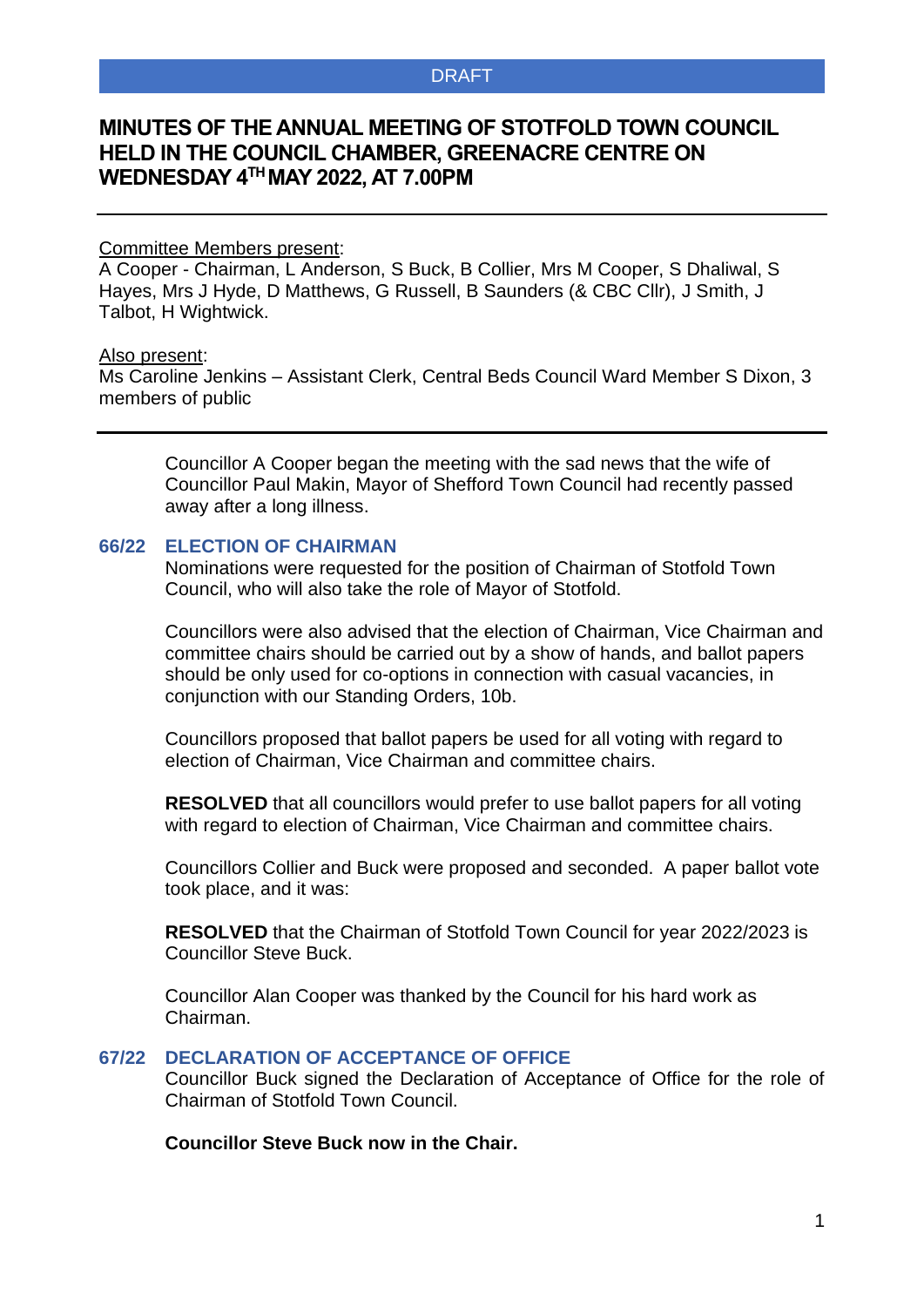## **68/22 ELECTION OF VICE-CHAIRMAN**

Nominations were requested for the position of Vice-Chairman of Stotfold Town Council, who will also take the role of Deputy Mayor of Stotfold.

Councillors Collier and Hayes were proposed and seconded. A paper ballot vote took place, and it was:

**RESOLVED** that the Vice-Chairman of Stotfold Town Council for year 2022/2023 is Councillor Steve Hayes.

Councillor Hayes signed the Declaration of Acceptance of Office for the role of Vice-Chairman of Stotfold Town Council.

# **69/22 APOLOGIES FOR ABSENCE**

Apologies were received from Councillor Bhasin.

# **70/22 DISCLOSURE OF MEMBERS INTERESTS AND DISPENSATIONS**

There were no declarations of interests in respect of items on the agenda, and no requests for dispensations. Members were reminded that if at any time during the meeting they feel they have an interest in an item being discussed, they should declare it at that point.

# **71/22 ADOPTION OF STANDING ORDERS AND FINANCIAL REGULATIONS**

Members were previously provided with a copy of the Council's Standing Orders and Financial Regulations. Both documents had been reviewed in May 2021.

**RESOLVED** that the Council's Financial Regulations are adopted.

Standing Orders are to be reviewed separately by the Establishment Committee, with a draft document to be considered by Council.

### **72/22 COMMITTEES, SUB-COMMITTEES, WORKING PARTIES & STEERING GROUPS**

**RESOLVED** that this Council shall have the following Standing Committees with number of members as follows:

- Recreation Grounds, Public Lands & Lighting 10 members
- Cemetery Management 8 members
- Buildings Management 8 members
- Planning Management 10 members
- Town Strategy 8 members
- Establishment between 7 and 9 members (consisting of Chairman and Vice-Chairman of Council, and Chairmen of each committee)

And working parties, sub-committees and steering groups:

- Town Plan Implementation Group (working party) up to 12 members, at least 2 of which must be council members
- Etonbury Green Wheel (working party) 8 or more members, 2 of which must be from the Recreation Grounds, Public Lands & Lighting Committee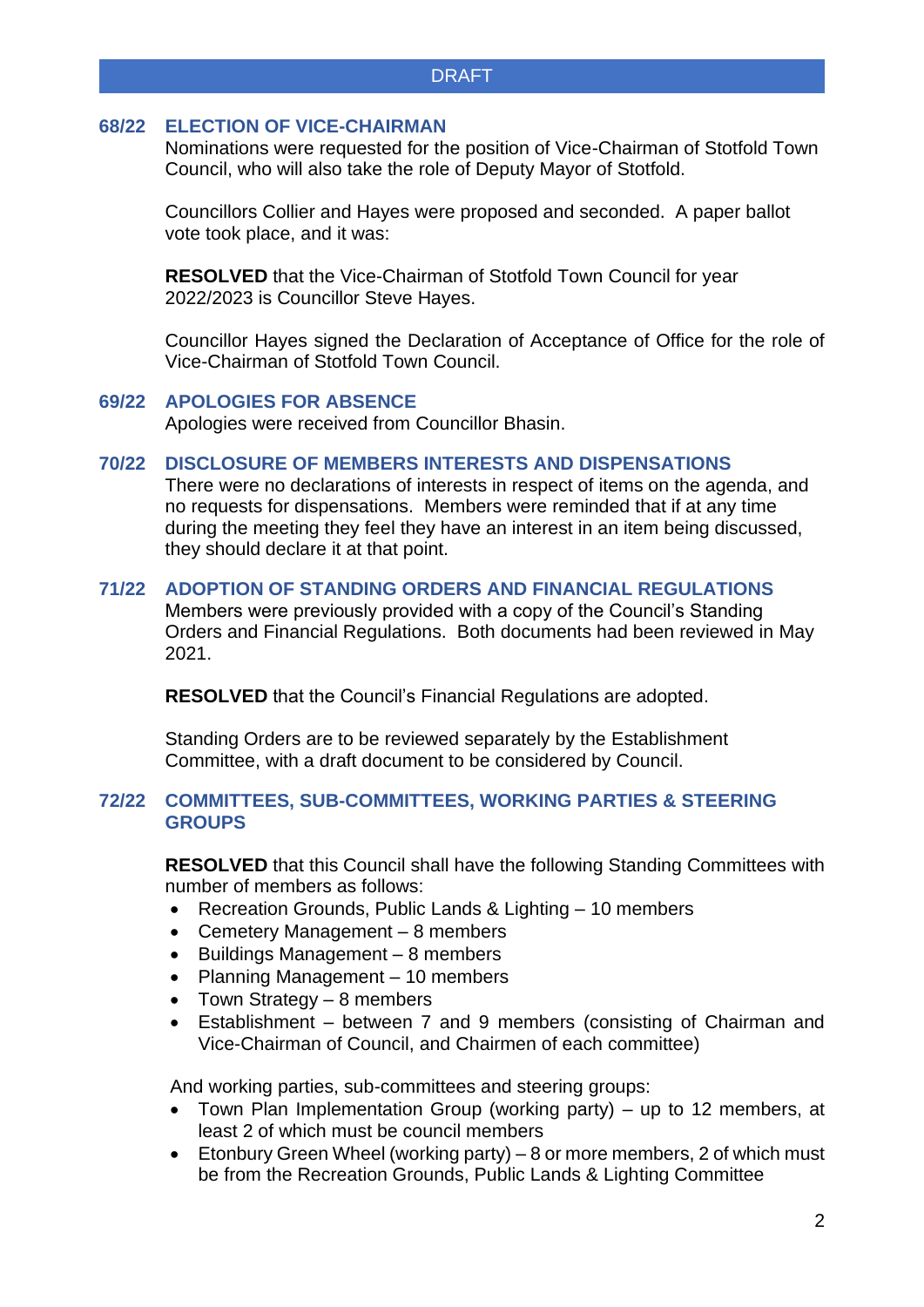- Stotfold Christmas lights 2 council members plus residents/businesses (chairman shall be a council member)
- Stotfold Neighbourhood Plan Steering Group 10 members, up to 4 of which shall be council members (chairman shall be a council member)
- Arlesey Road Task & Finish Group 4 members

And that the terms of reference for each Standing Committee are adopted.

# **73/22 FORMATION OF COMMITTEE MEMBERSHIP AND ELECTION OF COMMITTEE CHAIRMEN & VICE-CHAIRMEN – TO INCLUDE SUB-COMMITTEES, WORKING PARTIES AND STEERING GROUPS**

**RESOLVED** that councillor committee membership and chairmen and vicechairmen thereof is as follows:

Recreation Grounds, Public Lands & Lighting Committee L Anderson, S Buck, B Collier, A Cooper, Mrs M Cooper, S Hayes, J Hyde, G Russell, B Saunders, J Talbot Chairman – Councillor Steve Buck

Cemetery Management Committee T Bhasin, S Buck, B Collier, A Cooper, Mrs M Cooper, S Dhaliwal, S Hayes, Mrs J Hyde Chairman – A Cooper

Buildings Management Committee S Buck, A Cooper, Mrs M Cooper, S Dhaliwal, S Hayes, D Matthews, J Talbot Chairman – S Hayes

Planning Committee L Anderson, T Bhasin, S Buck, B Collier, A Cooper, S Dhaliwal, S Hayes, D Matthews, G Russell, J Smith Chairman – B Collier

Town Strategy S Buck, A Cooper, S Hayes, J Smith, J Talbot, H Wightwick Chairman – S Buck

Establishment S Buck, B Collier, A Cooper, S Hayes, D Matthews, B Saunders Chairman – S Buck

Town Plan Implementation Group S Buck, J Smith, J Talbot Chairman – J Talbot

Etonbury Green Wheel L Anderson, B Collier, J Smith

Stotfold Christmas Lights S Buck, A Cooper, S Dhaliwal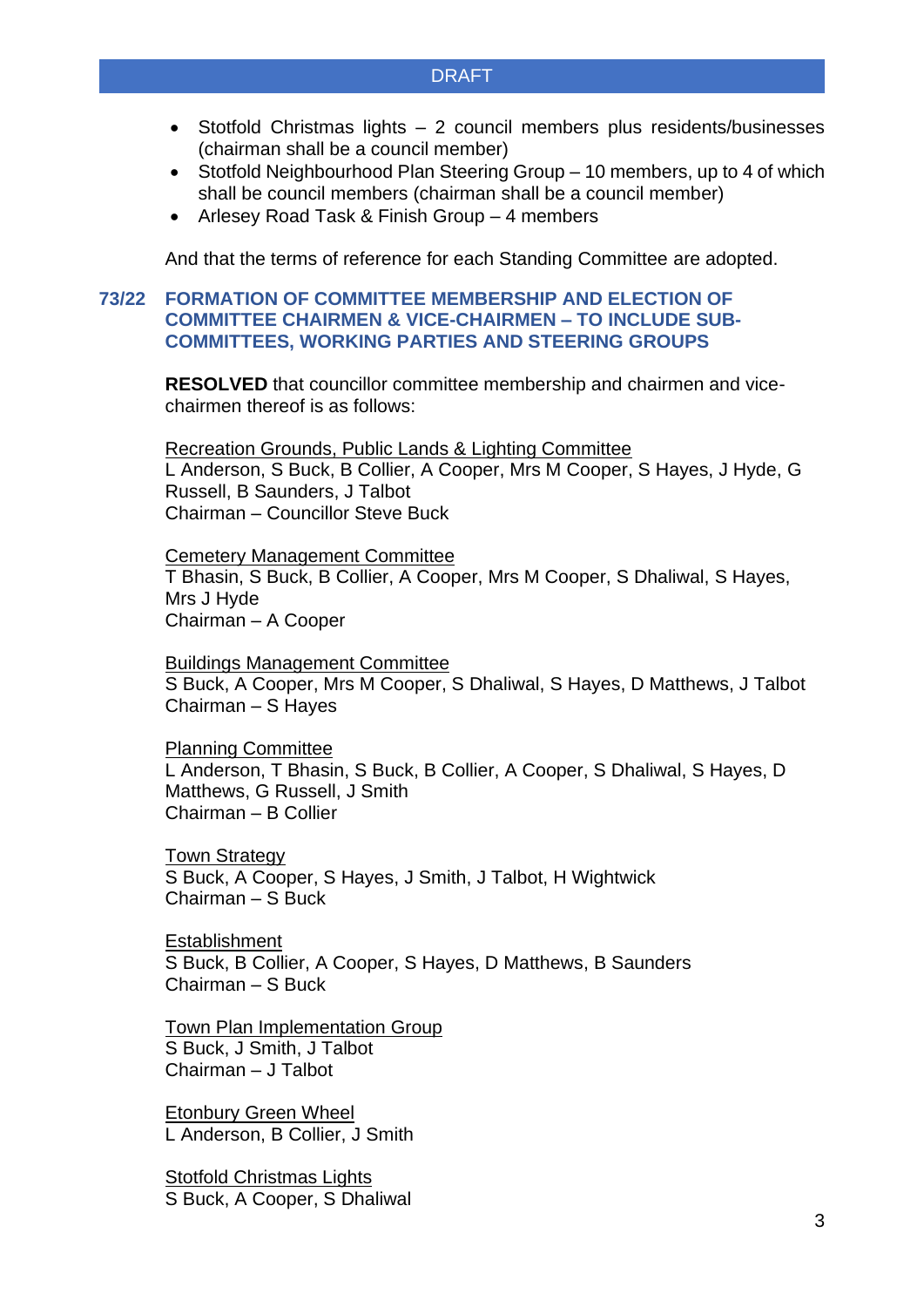Chairman – A Cooper

Stotfold Neighbourhood Plan Steering Group

L Anderson, S Buck, B Collier, J Talbot, (4 spaces as per Terms of Reference, but Council would like to include Cllr H Wightwick and Cllr J Smith in working groups) Chairman – S Buck

Arlesey Road Task & Finish Group B Collier, A Cooper, S Hayes, B Saunders Chairman – A Cooper

Vice-Chairmen are to be elected at the next appropriate committee meeting.

### **74/22 MEETINGS SCHEDULE FOR ORDINARY AND COMMITTEE MEETINGS 2021-2022**

**RESOLVED** that the meetings schedule for ordinary council and committee meetings for the period May 2022 to April 2023 is adopted. Noting that meetings may be subject to cancellation or postponement if there are no items for the agenda, the meeting will be inquorate or for other reasons determined by council or relevant committee.

# **75/22 APPOINTMENT OF MEMBER OR NOMINATED REPRESENTATIVES ON OUTSIDE BODIES**

**RESOLVED** that members are nominated or confirmed as representatives (where role continues) on the following outside bodies:

Community Governor for St Mary's Academy Councillor L Anderson

Community Governor for Roecroft Lower School At this time, we are not able to put forward a nomination for this role. To look outside the Town Council for representative.

Community Governor for Etonbury Academy Councillor Glen Russell

Stotfold Football Club Committee Councillors S Dhaliwal, J Smith

Mossman Management Committee Councillor B Saunders

Stotfold Bowls Club Committee Councillor Mrs M Cooper, S Buck

Stotfold Scouts Committee Councillor J Talbot, A Cooper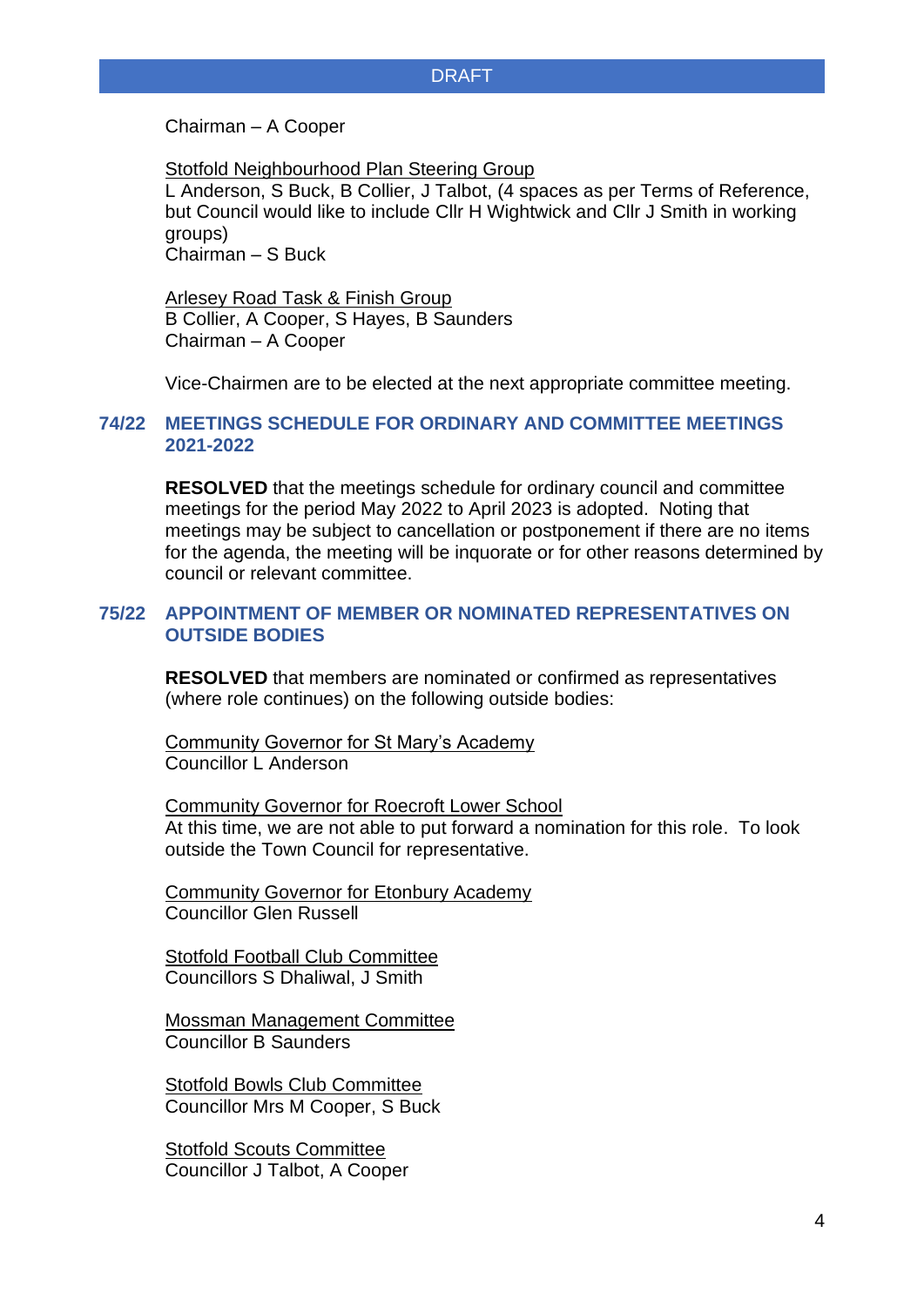Stotfold Chamber of Trade Councillor Brian Collier

Trustees of Eleemosynary Charity of William Field

Councillors S Hayes and J Hyde will continue to be the Town Council's representatives on the Eleemosynary Charity of William Field, as per their terms of office (Councillor Mrs J Hyde is the Chairman of the Charity, in her capacity as Church Warden). Councillor J Smith to be considered in November 2023 when a trustees term of office ends..

Bedfordshire Association of Town & Parish Councils Councillors J Talbot, A Cooper, J Smith

# **76/22 APPOINTMENT OF MEMBER REPRESENTATIVES TO SERVE THE COUNCIL**

**RESOLVED** that the following appointments of member representatives to serve the council are made:

Tree Warden Councillor Mrs M Cooper

Highways Representative Councillor J Smith

Bedfordshire Police & Priority Setting Councillors J Talbot and J Smith

Stotfold Community Safety Plan Group Councillors S Buck and J Talbot

# **77/22 AUTHORISED REGULAR/ANNUAL PAYMENTS**

Members considered the list of payments which arise on a regular basis as the result of a continuing contract, statutory duty or obligation – to include subscriptions and memberships.

**RESOLVED** that all regular/annual payments as detailed on the list below are paid:

| <b>Operating costs</b>                                              |        |
|---------------------------------------------------------------------|--------|
| Landscape contract                                                  | 75,912 |
| Handyman contract                                                   | 44,075 |
| Street Lighting contract - quarterly inspection (work not included) | 1,760  |
| Central Beds Council - Non Domestic Rates - Brook Street car park   | 1,060  |
| Central Beds Council - Non Domestic Rates - Memorial Hall           | 4,790  |
| Central Beds Council - Non Domestic Rates - Part Simpson Centre     | 2,994  |
| Central Beds Council - Non Domestic Rates - Part Simpson Centre     | 5,489  |
| Central Beds Council - Non Domestic Rates - Cemetery                |        |
| Central Beds Council - Non Domestic Rates - Greenacre Centre        |        |
| The Play Inspection Company - annual play inspection                |        |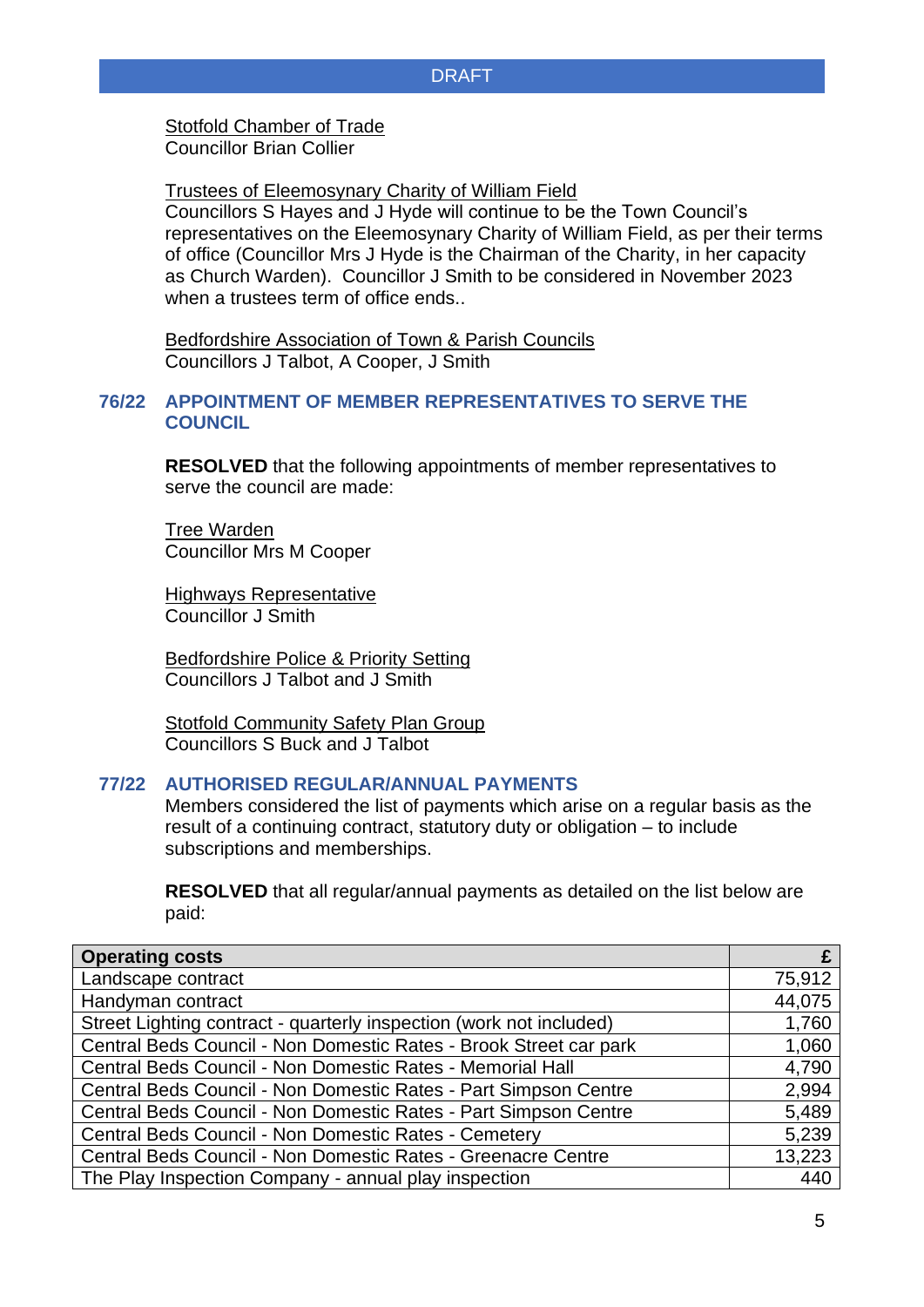| Bugs N Things - pest control - Norton Road Allotments & Cemetery          |       |
|---------------------------------------------------------------------------|-------|
| DANFO - Brook Street Toilets servicing                                    |       |
| PHS - Sanitary bin charge - Greenacre Centre & Memorial Hall              |       |
| PRS - music licence - Greenacre Centre & Memorial Hall                    |       |
| River Ivel Drainage Board - riparian costs                                |       |
| Cawleys - bin/skip hire - Greenacre Centre & Memorial Hall                |       |
| T&J Fire & Wadys - Fire alarm/extinguisher contracts - Greenacre Centre & |       |
| <b>Memorial Hall</b>                                                      |       |
| Watercooler Direct - watercooler service Greenacre Centre                 |       |
| ACE Security - Intruder alarm maintenance, monitoring & CCTV Greenacre    |       |
| Centre                                                                    |       |
| Ambivent Facilities - heating & BMS contract - Greenacre Centre           |       |
| Crescent (Legacy) Contract Cleaning - Greenacre Centre & Memorial Hall    |       |
| Reactive Doors - powered door maintenance - Greenacre Centre              |       |
| Southern Grille & Gate Ltd - Greenacre Centre security shutters           | 360   |
| <b>Administration costs</b>                                               | £     |
| Stotfold News - advertising                                               | 3,000 |
| Pitney Bowes - franking machine rental (plus postage)                     | 346   |
| IBT - office telephone & internet fee                                     | 1,737 |
| British Telecom - office 365 & web licence                                | 76    |
| EE - office mobiles                                                       |       |
| RBS - Cemetery software licence & support                                 | 388   |
| RBS - Booking software licence & support                                  | 402   |
| RBS - Omega financial software licence & support                          |       |
| RBS - Allotments software licence & support                               |       |
| RBS - Allotments inspection app & support                                 |       |
| RBS - Assets Inventory software licence & support                         |       |
| RBS - Annual financial year shutdown                                      |       |
| <b>SAGE - salaries software</b>                                           |       |
| ICO - data protection register                                            |       |
| Assign IT - office IT support                                             |       |
| Copycare - photocopier maintenance (depending on number of copies)        |       |
| Annual external & internal auditor (Mazars & J Betts)                     |       |
| Worldpay - card machine transaction fee (depending on transactions)       |       |
| Surveymonkey - annual                                                     |       |
| Timetastic - leave records package                                        | 84    |
| Zoom - virtual meetings                                                   | 115   |
| <b>Subscriptions</b>                                                      | £     |
| <b>CPRE (Campaign to Protect Rural England)</b>                           | 36    |
| <b>Woodland Trust</b>                                                     | 36    |
| The Wildlife Trust                                                        |       |
| <b>Open Spaces Society</b>                                                |       |
| National Society of Allotment & Leisure Gardeners                         |       |
| ICCM (Institute of Cemeteries & Crematorium Management)                   |       |
| BATPC (Bedfordshire Association of Town & Parish Councils)                |       |
| SLCC (Society of Local Council Clerks) membership x2                      |       |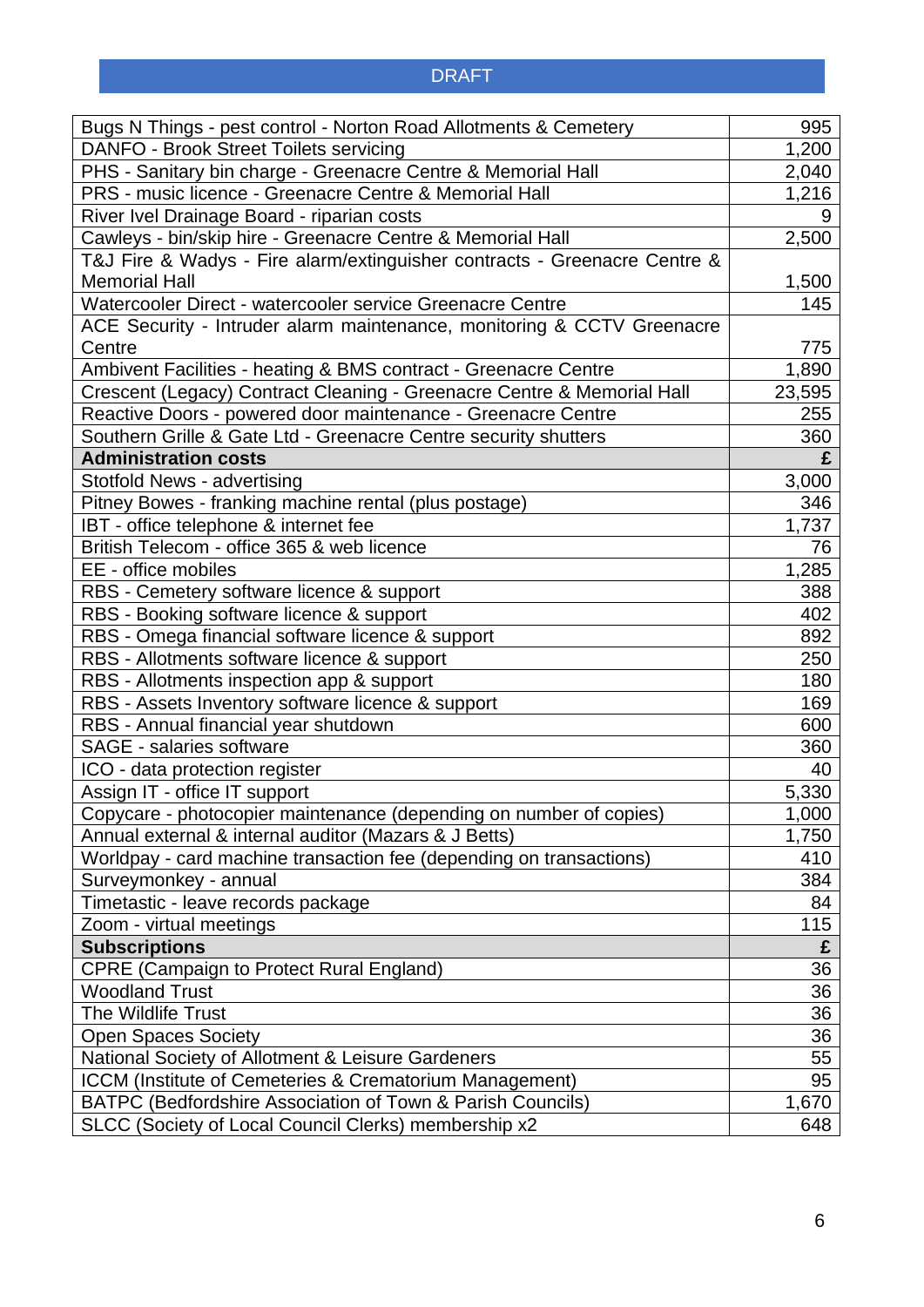# **78/22 APPOINTMENT OF BANK SIGNATORIES**

**RESOLVED** that signatories to bank accounts held by the council are as follows:

Unity Trust Bank – Councillors S Buck, B Collier, A Cooper, S Hayes, Mrs J Hyde, B Saunders and the Town Clerk Barclays Bank – Councillors S Buck, B Collier, S Hayes, Mrs J Hyde, B Saunders and the Town Clerk

# **79/22 INTERNAL AUDITOR**

Members were asked to confirm that Mrs Julie Betts continues in the role as the Town Council's Internal Auditor for 2022/2023. The Clerk has undertaken checks to ensure that Mrs Betts is competent and suitable to carry out the role. Mrs Betts' fee is £250 for half-year audits.

**RESOLVED** that Mrs Julie Betts is appointed as the council's Internal Auditor for 2022/2023.

### **80/22 COUNCIL POLICIES**

**RESOLVED** that the council's policy documents, and their relevant review dates (accessible to members via the council's Google Drive and website) are noted. As per Standing Order 6 (j) xvi, xvii, xviii, xix, following review of the council's complaints procedure, press policy, and policies and procedures relating to employment and obligations under freedom of information and data protection legislation, these were also noted and adopted.

Any future changes will be raised at the next Establishment committee and referred back to Full Council for adoption.

### **81/22 ASSET REGISTER**

Members were previously provided with a copy of the council's Asset Register. It was noted that some play equipment items are grouped together on the register. Council play equipment does not depreciate in value, in any insurance claim we would receive new for old.

**RESOLVED** that the council's Asset Register is adopted.

### **82/22 INSURANCE COVER**

Members were previously provided with a copy of the council's insurance cover review.

The Town Clerk requested that the Town Councils fidelity guarantee is increased from £2 million to £5 million. This is insurance cover we are legally obliged to have which protects council's finances from theft. Bank balances have recently increased significantly due to receipt of commuted sums from developers and a larger precept income. Also, this year marks the last of our 3 year long term with Zurich, the clerk is seeking quotes for new insurance year.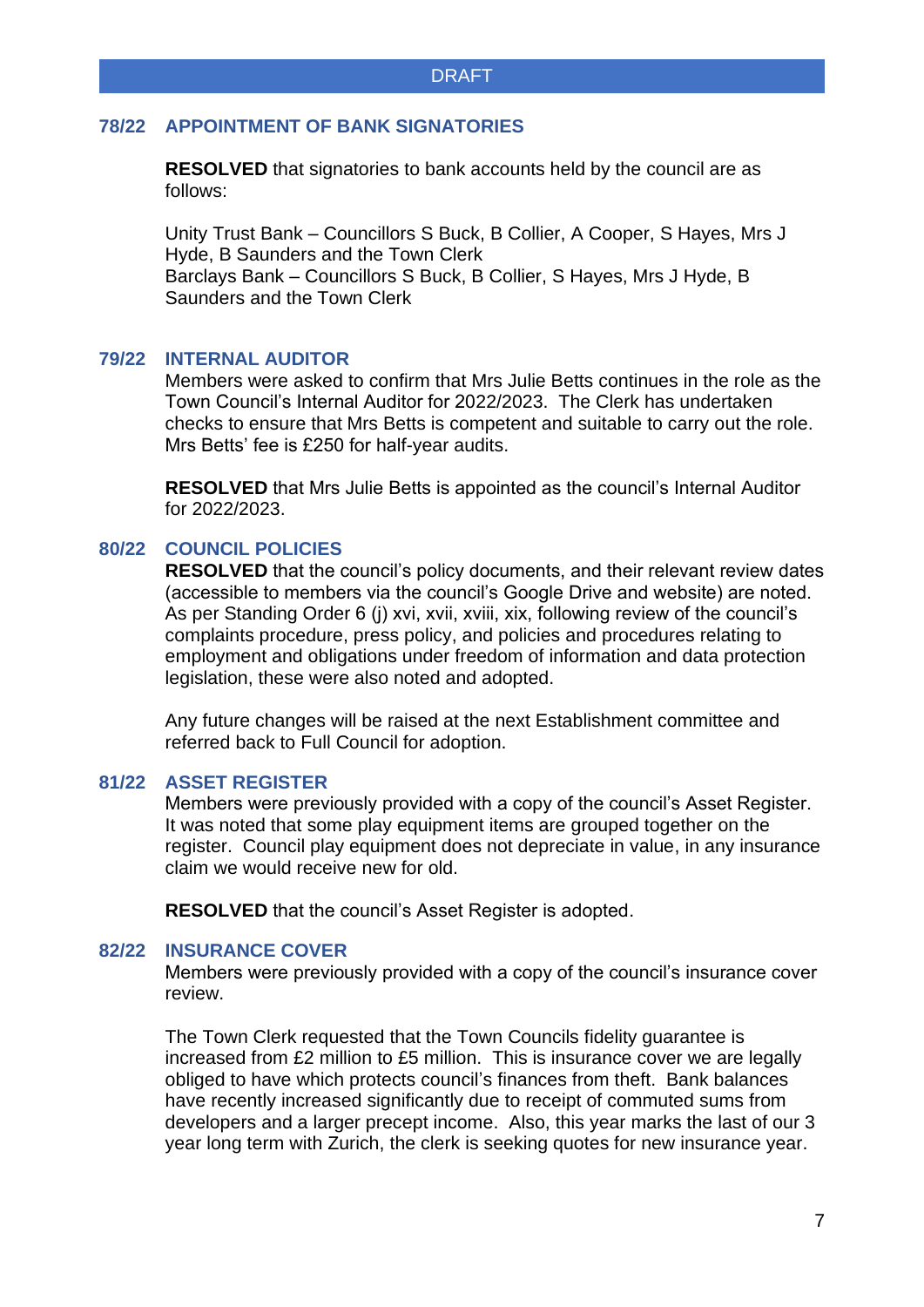**RESOLVED** that the council's insurance cover in respect of all insurable risks, is increased from £2 million to £5 million.

# **83/22 COUNCILLOR ATTENDANCE RECORD**

This item will be deferred to the next Council Meeting

# **84/22 MAYOR'S ANNOUNCEMENTS & CIVIC ATTENDANCE**

1<sup>st</sup> March - Leighton Linslade Mayors catch up - Declined 2<sup>nd</sup> March – Mayor of Sandy Charity Dinner - Declined 7<sup>th</sup> March – Cllr Farzana Kharawala Celebration of International Women's Day -**Declined** 11<sup>th</sup> March – Mayor of Leighton Buzzard Charity Quiz Night - Declined 19th March –Mayor of Flitwick Charity Murder Mystery Evening – Declined 20th March – Mayor of Biggleswade Civic Service – Attended 25th March – Mayor of Houghton Regis Pop Quiz - Declined 27<sup>th</sup> March – Mayor of Sandy Civic Service – Attended 2<sup>nd</sup> April – Mayor of Ampthill Wine Tasting Event – Declined 9<sup>th</sup> April – Councillor Brian Saunders Afternoon Tea and tour of Stotfold Watermill and Nature Reserve – Attended 24th April – Mayor of Houghton Regis Civic Service – Attended 29th April – Mayor of Ampthill Charity Concert – Declined 7<sup>th</sup> May – Mayor of Houghton Regis Tea on the Bowls Green – Declined 8<sup>th</sup> May - Councillor Brian Saunders Civic Service for HM the Queen Platinum Jubilee – Mayor and Deputy Mayor to attend. 10<sup>th</sup> May – Stotfold District Guide Association AGM – Cllr Alan Cooper and Cllr Mary Cooper to attend 15th May –Mayor of Leighton – Linslade Civic Service – to be advised 22nd May – Lord-Lieutenants Annual Service of Thanksgiving – Cllr Alan Cooper and Cllr Mary Cooper to attend.

Councillor Alan Cooper requested to attend two outstanding invitations as a Past Mayor.

# **85/22 PUBLIC PARTICIPATION – QUESTIONS, COMMENTS & RESPONSES** None present.

# **86/22 CLERK'S REPORT, CORRESPONDENCE RECEIVED & MATTERS ARISING FOR INFORMATION**

Members received an update on Schools for Future new proposals for Shefford & Stotfold, and the latest BEST newsletter for information.

Members were reminded that if there were any questions or items to be raised on this correspondence, they should be at the next Full council meeting.

Members noted that after the recent presentation from Victor Wan, Head of School Organisation and Capital Planning, they were pleased to see a date of September 2023 for the new sixth form provision at Etonbury Academy.

It was also noted that the members attending the councillor's surgery at the Stotfold Mill weekend had been provided day passes for entrance.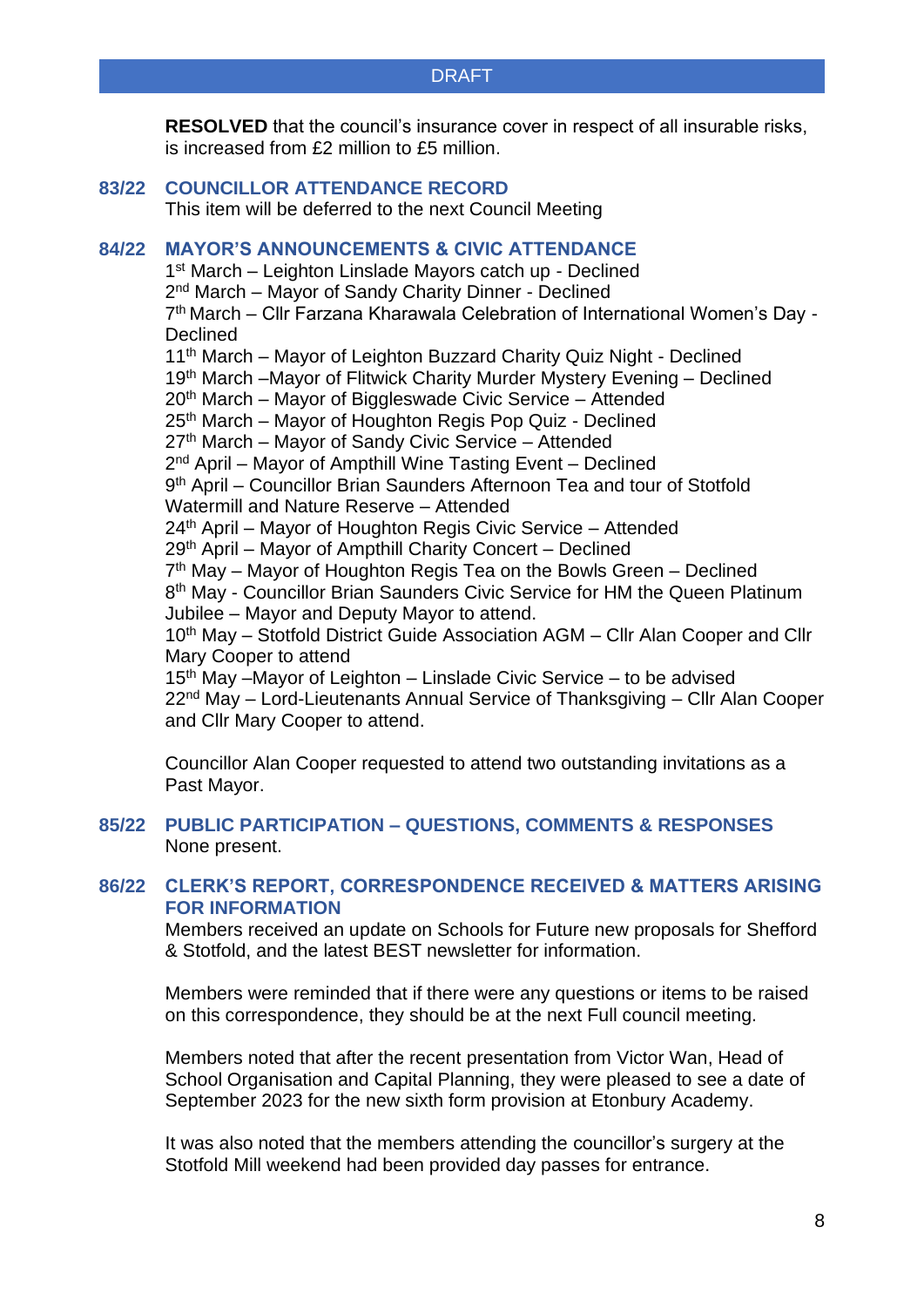#### **87/22 COUNCIL MINUTES**

Members were asked to note and sign as a correct record, the minutes of the Extra Council meeting held on Thursday 17<sup>th</sup> March 2022, and the Council meeting held on 6<sup>th</sup> April 2022.

**RESOLVED** that the minutes of the Extra Council meeting held on Thursday  $17<sup>th</sup>$  March 2022, and the Council meeting held on  $6<sup>th</sup>$  April 2022 be taken as read and confirmed and signed as a correct record, with the following amendment:

Councillor John Talbot's name to be removed from the minutes as he was absent form this meeting.

#### **88/22 1 YEAR DRAFT ACTION PLAN – APRIL 2022 TO MARCH 2023**

Members considered the review of actions taken on the plan ending March 2022, together with a draft 1 Year Action Plan for period April 2022 to March 2023.

**RESOLVED** that the review of the plan for period April 2021 to March 2022 is noted, and that the 1 Year Draft Action Plan for period April 2022 to March 2023 is adopted.

# **89/22 LIBRARY RELOCATION PROPOSAL – UPDATE ON CONSULTATION**

Members were asked to note the library relocation consultation document and questionnaire, which is subject to final sign-off by Central Bedfordshire Council. The consultation will open Thursday  $5<sup>th</sup>$  May 2022 for a period of 12 weeks.

Councillors noted the wording on page 3 of the document "Stotfold also has a Good Neighbourhood Group who offer a pick-up and drop-off service, so members of the community can get to locations for appointments or events"

The Good Neighbour Group currently has 329 clients who they will provide a a pick-up and drop-off service for. This will be highlighted to Central Bedfordshire Council and the consultation group.

Once the consultation document goes live, a link will be put on the Town Council Facebook page and website.

Councillor Steve Hayes was thanked for all his work on this project.

### **90/22 COUNCIL TECHNOLOGY**

Members were asked to consider a report and quotes to enhance council meeting technology which facilitates council's transparency within the community, modernises and improves council productivity and performance.

Members raised the question if Microsoft products could be uploaded to the Town Councils existing Chromebooks. It was noted that the two companies, Microsoft and Google are not compatible.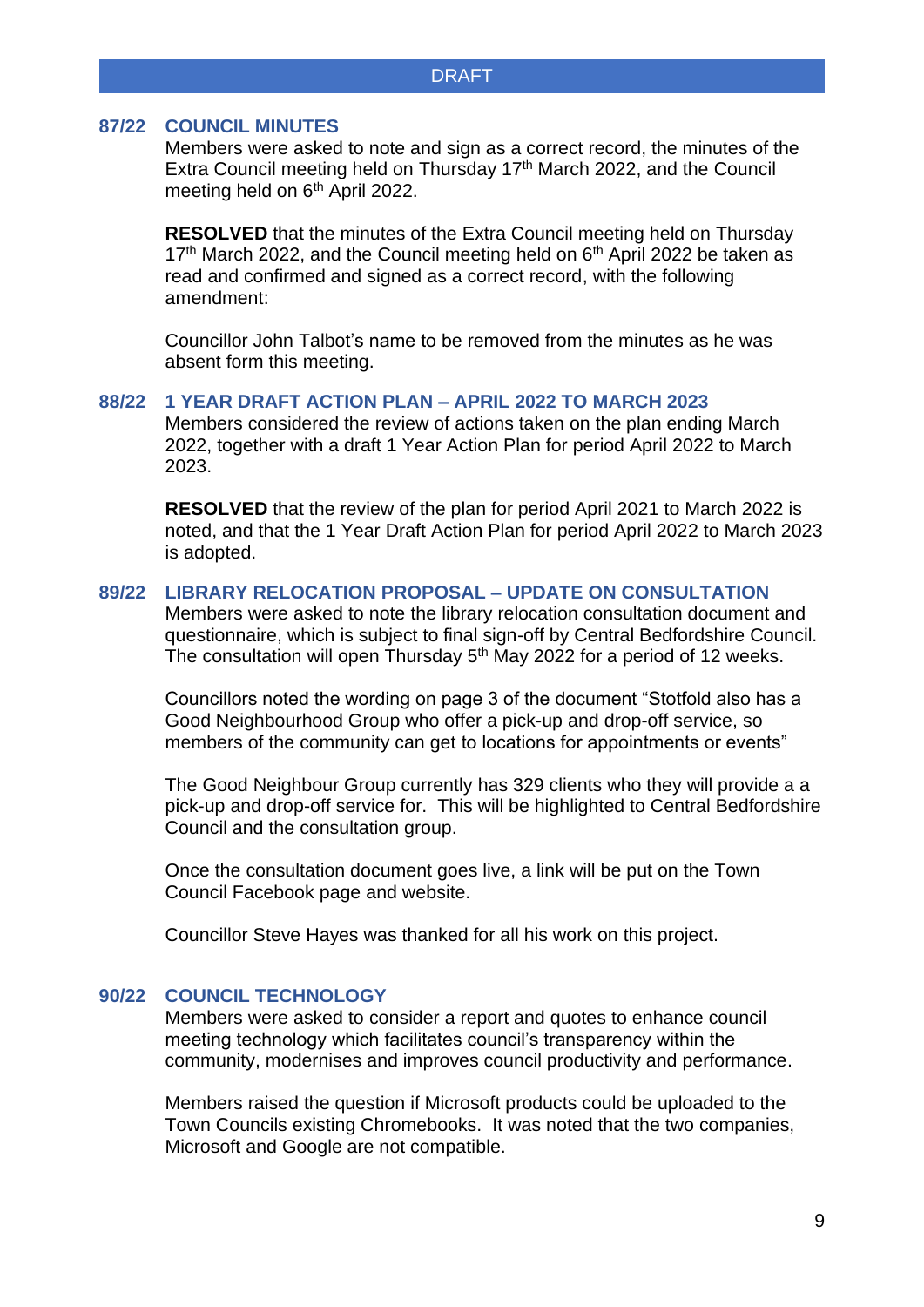Councillors then asked whether this technology could be used in the newly divided Maple Room and whether a decision had been made by the Town Council on this. It was confirmed that the Town Council had made the decision to divide the Maple Room, as due to Covid19, the room is now deemed too small for hirers to use safely.

Members also queried the need for 15 separate Town Council mailboxes to be set up, as opposed to using councillors' own mailboxes, ie Gmail, Yahoo, Hotmail, etc.

Not only would this improve the identity of town councillor mailboxes, as all of them would be unified, but there would also be the security aspect as if a lone account is hacked, this could affect the Town Councils security and GDPR.

Back referencing for information and documents will be accessed on the new laptops by Sharepoint.

### **RESOLVED**:

- **1.** to accept the quote from Cloudy IT of £11,570.96 +VAT to supply and install hybrid meeting technology. This is because this company works specifically with local councils and understands the sector and our needs. There also further opportunities to improve our productiveness and efficiency through Cloudy IT, which can be considered at a later date.
- **2.** to purchase x15 laptops for Councillors and x1 laptop for Clerk's use, and to dispose of the existing Chromebooks.
- **3.** to set up x15 mailboxes for councillor use.

Funds from Establishment Committee's Office Equipment Earmarked Reserves.

### **91/22 STOTFOLD & ASTWICK NEIGHBOURHOOD PLAN**

Members were asked to note meeting notes of the Steering Group's meetings held on 13<sup>th</sup> and 19<sup>th</sup> April 2022, and to approve expenditure incurred in promoting the Plan, as previously authorised by council.

**RESOLVED** that meeting notes of the Steering Group's meetings held on 13<sup>th</sup> and 19th April 2022 were noted.

Expenditure incurred in promoting the Plan, as previously authorised by council were approved.

#### **92/22 REPORTS**

a) Central Beds Council Ward Member Report

#### Councillor B Saunders

• Central Bedfordshire Councils new Director of Childrens Services is Sarah- Jane Spedmore.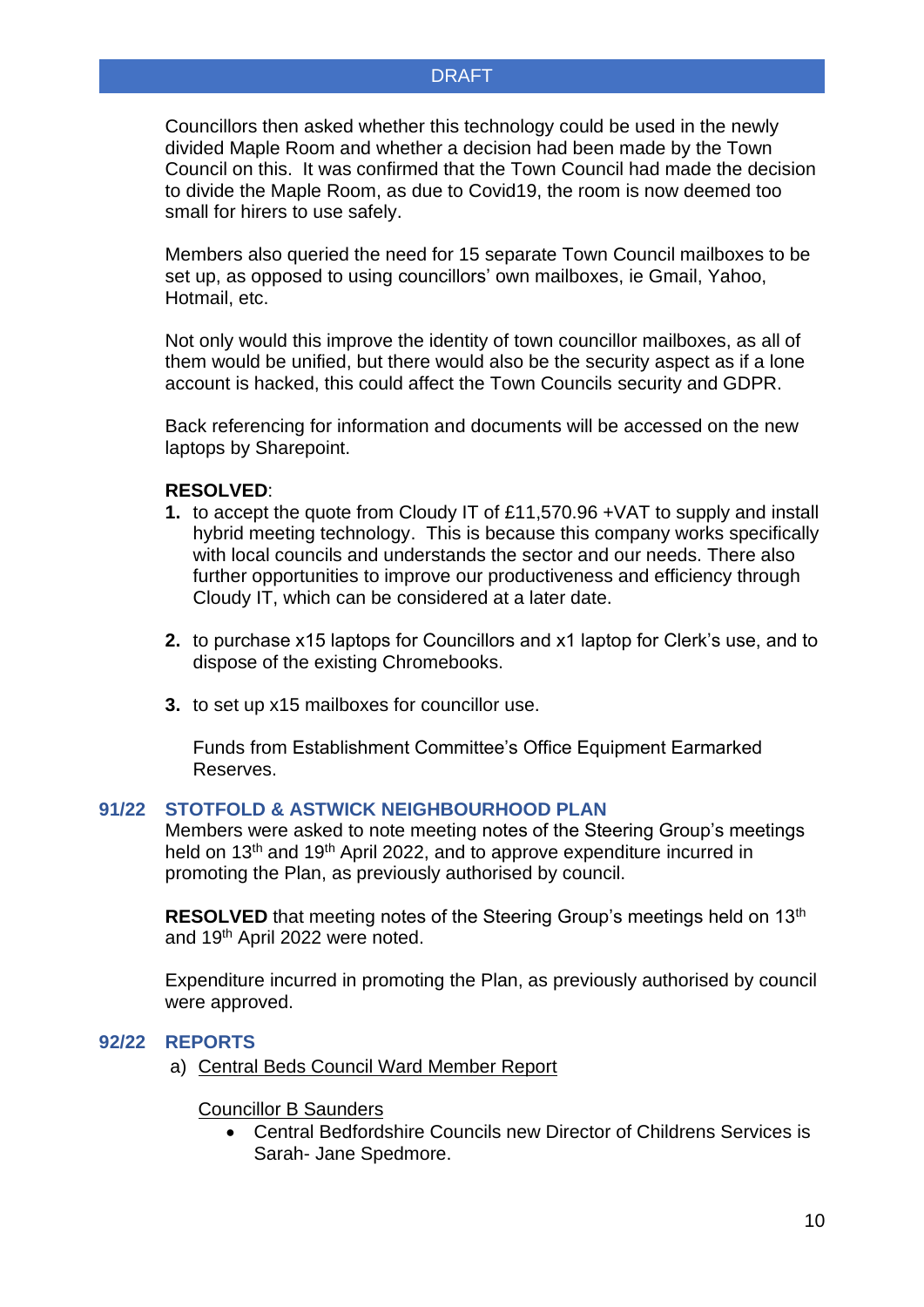- Community assets grant scheme  $4<sup>th</sup>$  round is opening on 23<sup>rd</sup> May and closing on 25th July 2022. £200,000 available in grants of up to £25,000 match funded on the competitive bidding process.
- Member Grant scheme will be starting soon, each member has £2000, £1000 of which is match funded.

# **93/22 ACCOUNTS**

a) Members considered the Expenditure Report for approval for May 2022 and the income received during April 2022 in the Income Report.

**RESOLVED** that all payments on the Expenditure Report are approved and are to be paid, and the Income Report be noted.

b) Members considered the monthly committee budget report and bank balances as at end April 2022.

**RESOLVED** that the monthly committee budget reports and bank balances for month end April 2022 are noted.

### **94/22 PLANNING COMMITTEE – 13 TH APRIL 2022**

Members of the Planning Committee confirmed that the minutes of their meeting held on 13<sup>th</sup> April 2022 are a correct record. There were no recommendations from the committee. The minutes were noted by council.

# **95/22 PLANNING COMMITTEE – 27TH APRIL 2022**

Members of the Planning Committee confirmed that the minutes of their meeting held on 27<sup>th</sup> April 2022 are a correct record. There were no recommendations from the committee. The minutes were noted by council.

# **96/22 RECREATION GROUNDS, PUBLIC LANDS & LIGHTING COMMITTEE – 13 TH APRIL 2022**

Members of the Recreation Grounds, Public Lands & Lighting Committee confirmed that the minutes of their meeting held on 13<sup>th</sup> April 2022 are a correct record. There were no recommendations from the committee. The minutes were noted by council.

### **97/22 ESTABLISHMENT COMMITTEE – 27TH APRIL 2022**

Members of the Establishment Committee confirmed that the minutes of their meeting held on 27<sup>th</sup> April 2022 are a correct record. Members considered recommendation contained within minute 30/22:

| Organisation             | <b>Purpose of Grant</b>                  | <b>Amount</b>  |
|--------------------------|------------------------------------------|----------------|
|                          |                                          | <b>Awarded</b> |
| <b>Stotfold Guides</b>   | Purchase of Play equipment for Guides    | £1,500         |
|                          | Garden area                              |                |
| <b>Stotfold Bowls</b>    | Purchase of scarifier                    | £1,500         |
| Club                     |                                          |                |
| <b>Stotfold Football</b> | Purchase of full-sized portable goals to | £1,500         |
| Club                     | facilitate senior section training       |                |